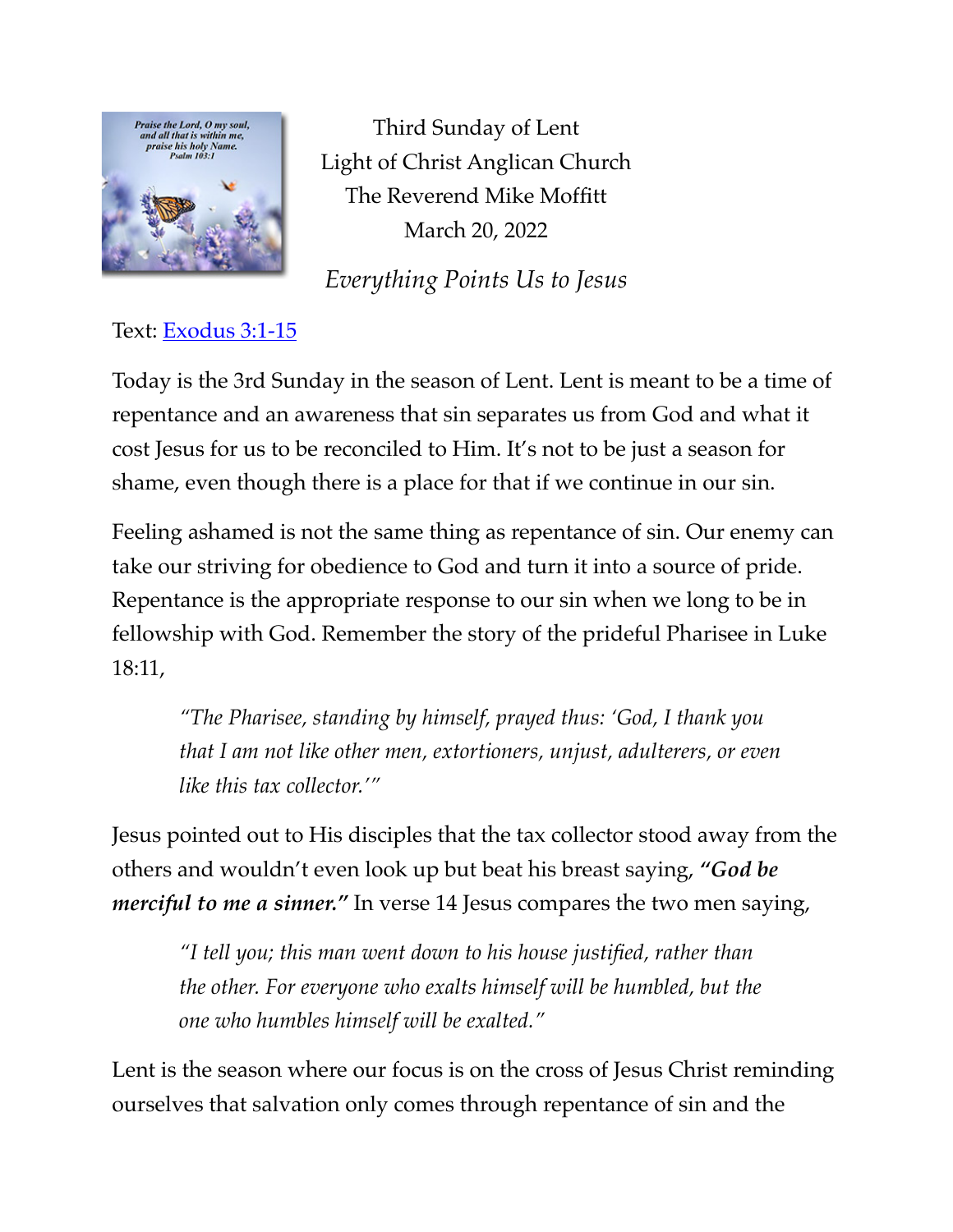finished work of our Savior who hung there in payment for our sin. It's the reminder that we have entered into a sacred and holy relationship with God in Christ and therefore must see our sins as a reflection that we have taken our eyes off of Him. Repentance is the solution to this dilemma.

Before we look at our passage in  $Exodus 3$ , it is helpful to remember that the story written about God approaching Moses was actually written by Moses as the children of Israel wandered the desert for 40 years. Moses wrote the first five books of the Old Testament, the Pentateuch. The Pentateuch is both a composite of individual books and a seamless narrative that renders a complete story from creation to the death of Moses.

Each book in its own way guided Israel from Egypt to the conquest of the land of Canaan. Each book is linked together as the narrative of God raising up a people for his own possession that ultimately points us to the coming of the Messiah and the restoration of God's kingdom on earth. Moses wrote the story to encourage Israel to seek intimacy with God and willingly follow him to the Promised Land. Of course, the other reason for the Lord moving through Moses to chronicle these stories is so that future generations would be able to remember how God saved their forefathers and left them the stories and laws of God as a written witness.

In this morning's passage Moses reminded Israel that it was God who brought them out of the land of Egypt where they had been enslaved and in bondage for 400 years. Let's begin by reminding ourselves of the setting of Exodus 3 by hearing the end of Exodus 2:23-25,

*During that long period, the king of Egypt died. The Israelites groaned in their slavery and cried out, and their cry for help because of their slavery went up to God. God heard their groaning, and he*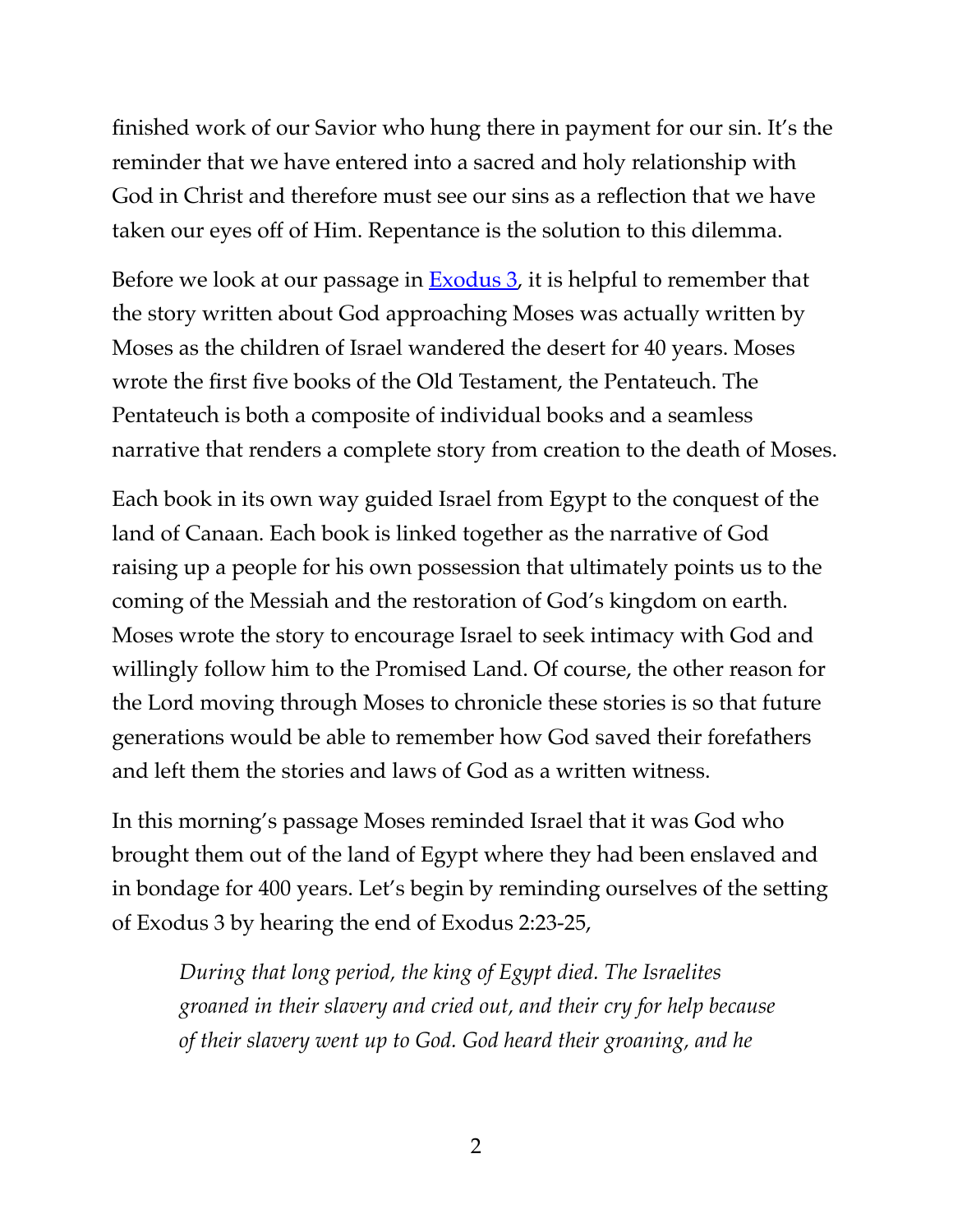*remembered his covenant with Abraham, with Isaac and with Jacob. So God looked on the Israelites and was concerned about them.*

So with that in mind let's consider our story from Exodus 3. Moses was 80 years old had been in the land of Midian for 40 years after he fled the land of Egypt for killing an Egyptian who was attacking an Israelite. He married the daughter of a priest of Midian and for 40 years tended the flock of his father-in-law, Jethro. One day as he led his flock to the far side of the desert he comes to Horeb, called the mountain of God. Exodus 3:2-4,

*There the angel of the Lord appeared to him in flames of fire from within a bush. Moses saw that though the bush was on fire it did not burn up. So Moses thought, "I will go over and see this strange sight —why the bush does not burn up." When the Lord saw that he turned aside to see. God called to him out of the bush.*

It's important to understand who appeared to Moses in the burning bush. Notice how easily the text moves from the Angel of the Lord in verse 2 to "the Lord (Jehovah, "The existing one"— the proper name for the one true God) saw that he had gone over to look, God (Elohim, the true God, plural) called to him from within the bush in verse 4. This easy movement shows that this person was a real being that was identified with God and yet was sent by Him and was therefore distinct from Him. Most Bible scholars agree that this was the pre-incarnate Son of God, Jesus.

There are many passages like this but suffice it to say in the Old Testament the Angel of the Lord is the only one who reveals the complete divine essence while still being able to be in the company of sinners, and yet while revealing the power and wrath of God is also able to demonstrate his absolute mercy. In this passage the Angel of the Lord appears in flames of fire within a bush and yet the bush is not consumed. The fire points us to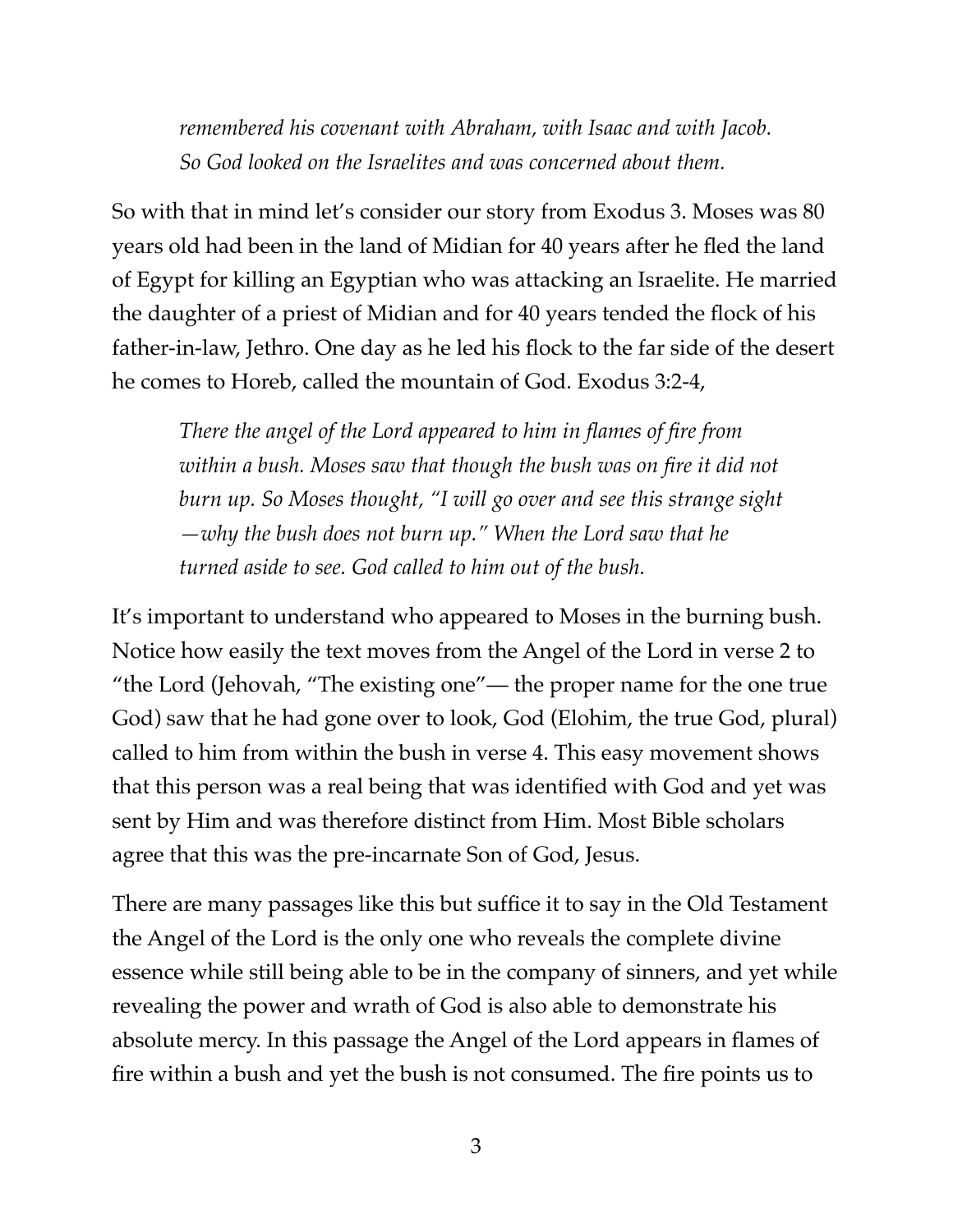the fact of the divine presence and is a frequent Biblical symbol for the presence of God, sometimes symbolizing (as here) the threat of his holiness. An example is Hebrews 12:29,

*Therefore, since we are receiving a kingdom that cannot be shaken, let us be thankful, and so worship God acceptably with reverence and awe, for our "God is a consuming fire."*

The fire demonstrates the holiness of God as he purifies that which is unclean much like sterilizing a needle with fire to kill any bacteria that has infected it. It also shows us that God is the one who brings judgment upon the unrighteous. The Lord shows up as fire within the bush to demonstrate that he is the consuming fire but does not need the fuel of the bush itself. He is able to move in ways that we cannot, and his holiness reveals that he is separate from us and must be approached with extreme caution.

In [Genesis 3](https://www.biblegateway.com/passage/?search=Genesis+3&version=ESV) Adam and Eve are willfully disobedient to the command of God but many would say that what they did doesn't seem like such a big deal. This is due to a serious misunderstanding of the holiness of God. Our first parent's disregard of God's command meant that they had to be banished from the garden and they could never return because of the extreme danger for them. The holiness of God endangers the unrepentant sinner because it is not a passive force but an active force that embraces all that conforms to it but destroys all that offends. This is not just the difference between the created and the creator or the lowly before the almighty but the fear of sinners before the pure holiness of God. The biblical symbol for this holiness is fire and it is throughout the Book of Exodus. It starts with the fire in the bush and ends with the fire on Mount Sinai, in Exodus 19:18,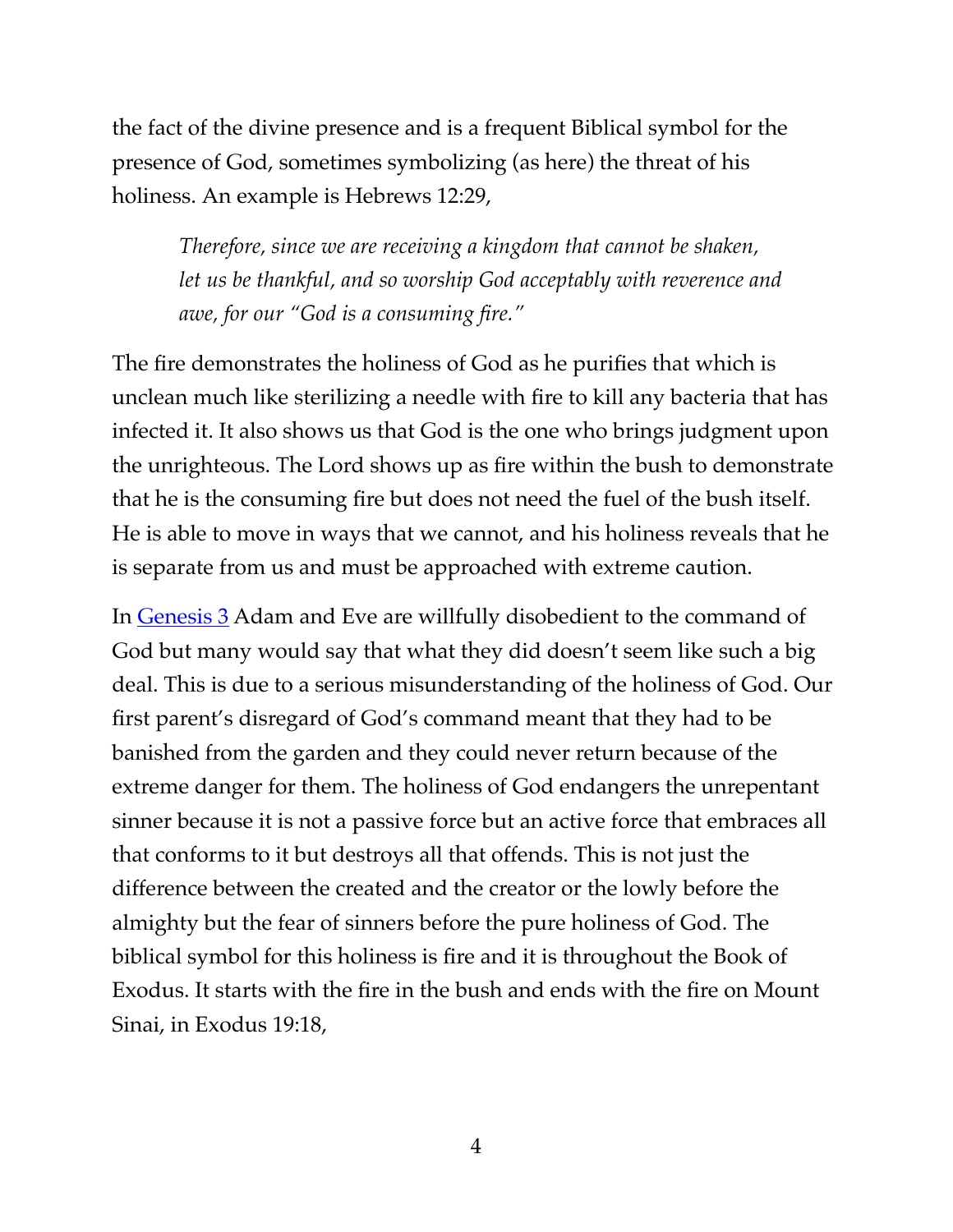*Mount Sinai was covered with smoke because the Lord descended on it in fire. The smoke billowed up from it like smoke from a furnace, and the whole mountain trembled violently.*

Moses decides to go over and check out why the bush is not being consumed by the fire and that is when God calls out his name twice, symbolizing urgency.

*When the Lord saw that he had gone over to look, God called to him from within the bush, "Moses! Moses!" And Moses said, "Here I am." "Do not come any closer," God said. "Take off your sandals, for the place where you are standing is holy ground."* 

The place was made holy and sacred by God's presence. This is a frequent theme throughout Exodus and will be resolved in the symbolism of the Tabernacle. But this was the starting place for Moses as the Lord's servant, as it is for anyone who enters into the service of the Lord. Until you have been on your knees undone by the holiness of God you have not begun to understand your desperate need of his mercy.

God commanded Moses to stop and to take off his sandals because the very place where livestock had been walking was now made holy and set apart by God's presence. God was not banishing Moses from his presence but was setting the conditions for Moses to approach him. Psalm 24:3 says, *"Who may ascend the mountain of the Lord? Who may stand in his holy place?"*

 God was making it simple but definite: "take off your sandals." The God who is Holy, Holy, Holy is held in such high esteem that the Cherubim and Seraphim who are before the throne of God continually night and day bow before Him crying out his praises  $(Revelation 4)$  $(Revelation 4)$ . Even though they are sinless they cover their eyes before the glory of God (**Isaiah 6:2**). They are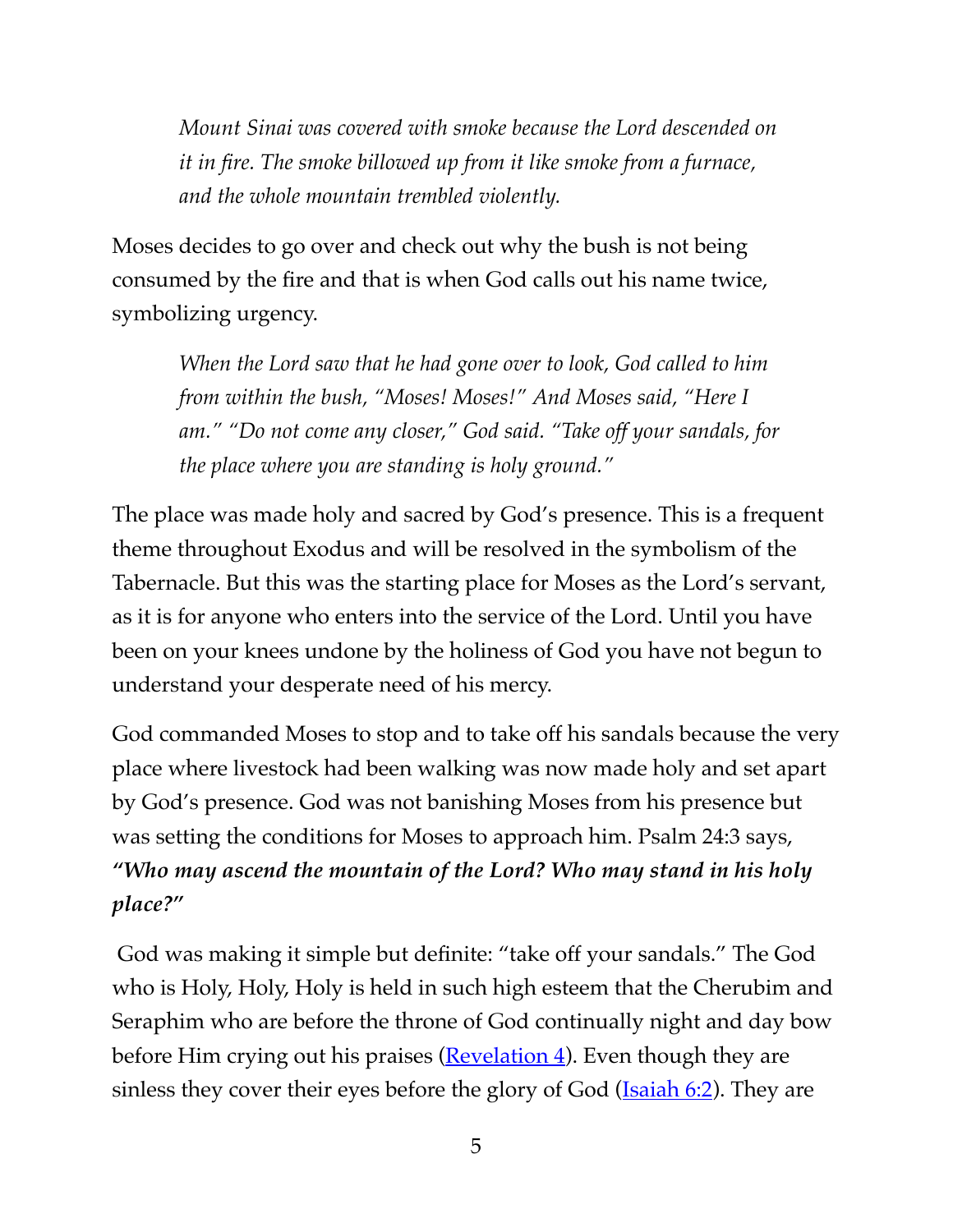careful as to how they approach him and this theme continues throughout scripture, even though the forms change. In the full Mosaic system, acceptance into the presence of God was through the atoning power of the sacrifice presented at the altar (Leviticus  $17$ ). These sacrifices point us forward to the atoning sacrifice that Christ made upon the cross, *"the righteous for the unrighteous to bring you to God"* (1 Peter 3:18) and through whom we *"have access to the Father by one Spirit"* (Ephesians 2:18). The point of Moses taking off his sandals is one of simple obedience and the reward was that he was to be allowed into the presence of the Lord Almighty.

Then God identifies who he is,

*"I am the God of your father, the God of Abraham, the God of Isaac and the God of Jacob." At this, Moses hid his face, because he was afraid to look at God.*

At this point Moses realized who was speaking to him and he falls to his face out of fear of the God who to see his face meant death. Moses the unrighteous sinner is confronted by absolute purity and holiness, and he is undone.

God identifies that he is the God of Moses' father of which we know nothing but his name, Amram. Apparently his father had revealed enough of the Jewish heritage that Moses knew the stories of Abraham, Isaac and Jacob. Again, it is important here to remember that Moses is writing this story to Israel encouraging them to trust in Jehovah as he did and just like their forefathers Abraham, Isaac and Jacob had. He is pointing out to them that they had been rescued from Egypt because God remembered his covenant promise made to Abraham, Isaac and Jacob that from their linage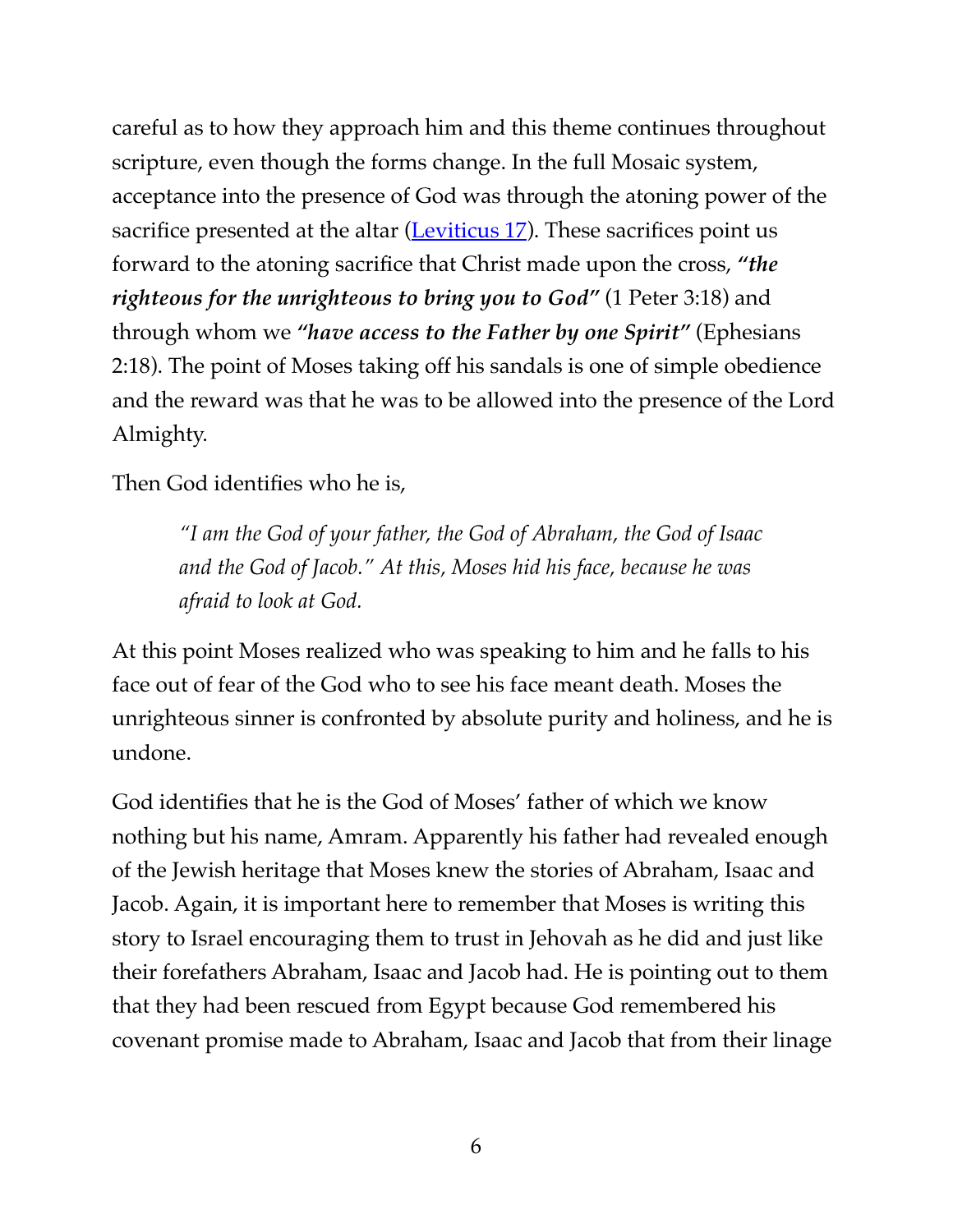beginning with Abraham, a people would be raised up with the result that all the nations of the earth would be blessed.

 They were to remember that their Father Abraham had left everything behind and set out for an unknown destination just because God had told him to [\(Genesis 12:1;](https://www.biblegateway.com/passage/?search=Genesis+12:1&version=ESV) [Hebrews 11:8\)](https://www.biblegateway.com/passage/?search=Hebrews+11:8&version=ESV); Isaac faced impossible odds of death itself and experienced a God who did provide and whose promises could be trusted [\(Genesis 22:1–14;](https://www.biblegateway.com/passage/?search=Genesis+22:1%E2%80%9314&version=ESV) [Hebrews](https://www.biblegateway.com/passage/?search=Hebrews%C2%A011:17%E2%80%9320&version=ESV) 11:17–20); and Jacob discovered the foolishness of living by his cunning when he should have been trusting the promises of God ([Genesis 27](https://www.biblegateway.com/passage/?search=Genesis+27&version=ESV)). Moses was telling Israel his story and relating it to their forefathers as a way of showing how they too should faithfully follow God.

Now back to our passage in Exodus 3: God explains to Moses that he has heard the cries of his people Israel and has seen their misery and distress. Moses' task was simple, he was to go to the Pharaoh and tell him that he must let Israel leave Egypt because their God was going to send them to the land promised to Abraham. The Lord revealed to Moses that the land was already developed and ready to live in because it was occupied by the Canaanites, Hittites, Amorites, Perizzites, Hivites and Jebusites. These nations had become pagan in their worship, so God was giving the land to the descendants of Abraham as he had promised, and Moses was to be used by God to accomplish this. Exodus 3:9-11,

*"And now the cry of the Israelites has reached me, and I have seen the way the Egyptians are oppressing them. So now, go. I am sending you to Pharaoh to bring my people the Israelites out of Egypt." But Moses said to God, "Who am I that I should go to Pharaoh and bring the Israelites out of Egypt?"*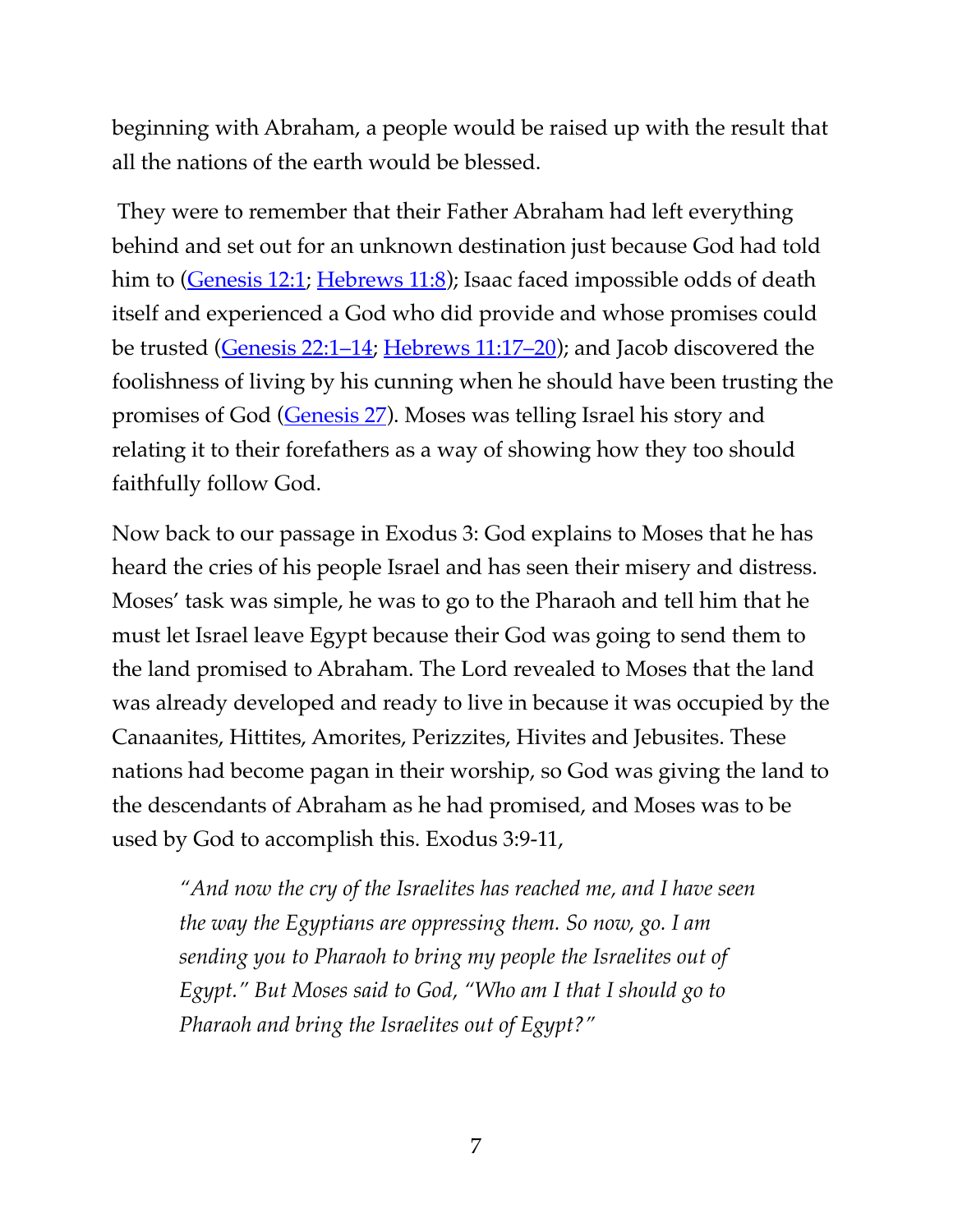God was inviting Moses to a part of something wonderful that God was absolutely going to do. Moses' reaction is the same as what most of us would have had. I am sure he was thinking, "I'm a shepherd, why would Pharaoh listen to me? I'll bet that I couldn't even get to see him and what if someone remembers that I was once the Pharaoh's daughter's adopted son but that I left in a hurry after killing an Egyptian? God chose Moses for the task at hand and really the discussion was just a preliminary to Moses doing what God was commanding. However, God in his patience knows that what he is asking is overwhelming and Moses does not yet see all that God is going to do in and through him. Remember until this episode Moses had no real knowledge of the God of his father Amram.

So God answers Moses' objection,

*"And God said, "I will be with you. And this will be the sign to you that it is I who have sent you: When you have brought the people out of Egypt, you will worship God on this mountain."*

God promises Moses that his call would be confirmed by future action and that God would bring him and Israel out of Egypt and they would worship God on this very same mountain. For 400 years Israel had been the servants of Egypt but now they would come and serve (worship) God in a covenant relationship with him.

 *Moses said to God, "Suppose I go to the Israelites and say to them, 'The God of your fathers has sent me to you,' and they ask me, 'What is his name?' Then what shall I tell them?" God said to Moses, "I am who I am. This is what you are to say to the Israelites: 'I am has sent me to you.'"*

God also said to Moses,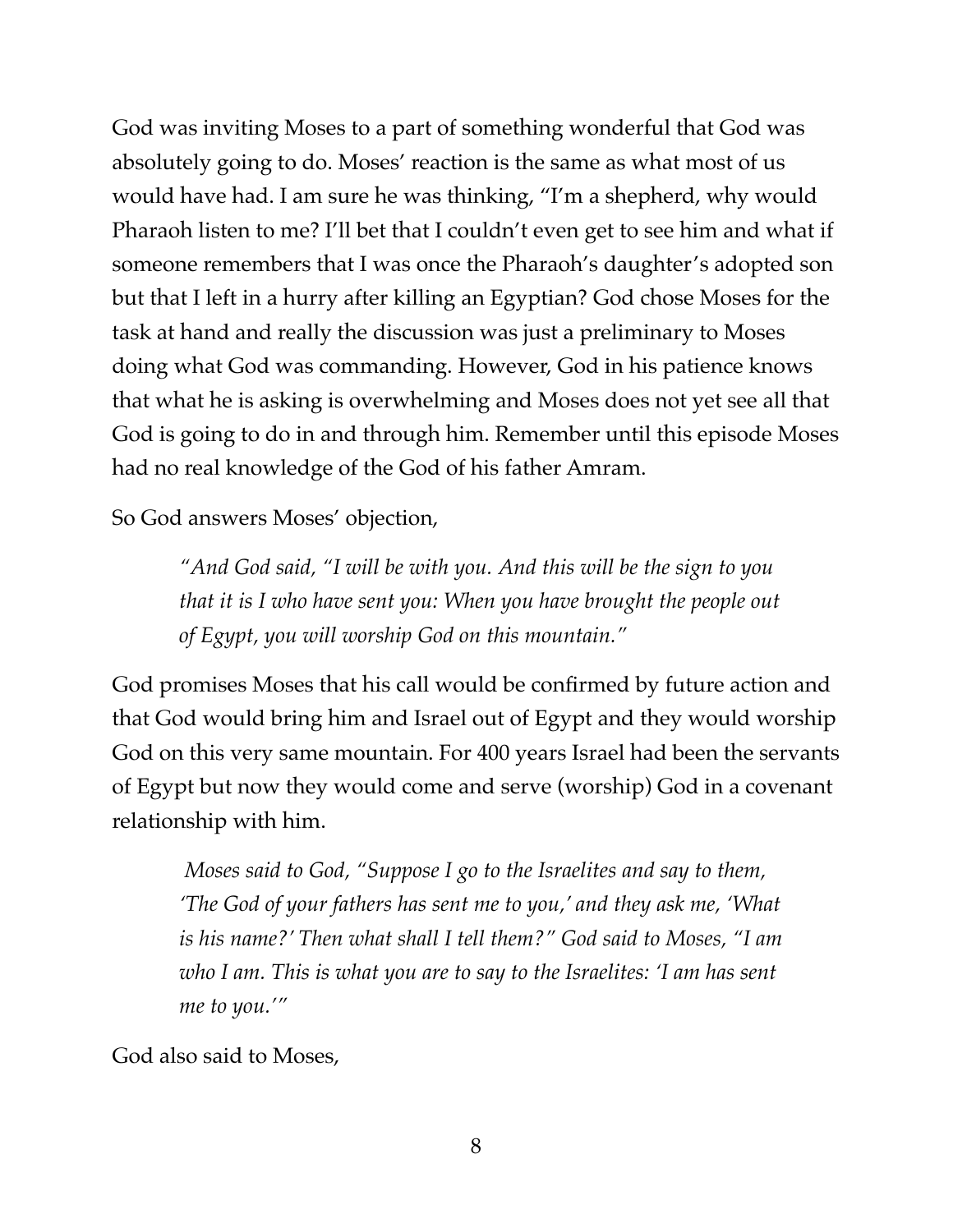*"Say to the Israelites, 'The Lord, the God of your fathers—the God of Abraham, the God of Isaac, and the God of Jacob—has sent me to you.' "This is my name forever, the name you shall call me from generation to generation."*

The question that Moses was assuming that the children of Israel would ask is also the same question that he was asking, "Who is this God and what revelation does he bring?" In Genesis the most common name for God was Yahweh as when people called upon the name of Lord (Yahweh). In ancient times a name was not merely a form of address but also a description of character and personality. The mysterious use of "I Am who I Am" or it can also be translated as "I will be who I will be" is God revealing to Moses and to Israel that he will be with them, ever-present. Whatever sense of inadequacy that Moses felt about himself would be answered by the creator God who was more than adequate for all situations. Where Moses was weak the power of the almighty would be brought to bear. The God who was the consuming fire that needed no outside source for energy would be there not because he was invited but because he was there to accomplish his holy purpose. He would be the God who was the great "I Am" who would allow his people to know him as He is.

Time and again God would live up to His name even when Israel lived in unbelief and apostasy. God delivered Israel out of bondage to slavery and revealed himself time and again as the great "I AM" but they persisted in turning from his mercy and grace to worship other gods who were manmade and not gods at all.

In this morning's Epistle from [1 Corinthians 10:1–13](https://www.biblegateway.com/passage/?search=1+Corinthians+10:1%E2%80%9313&version=ESV) Paul exhorts the Corinthian church to not repeat the sinful ways of Israel but to repent and turn in faithful obedience to Jesus Christ the reigning King of all. Paul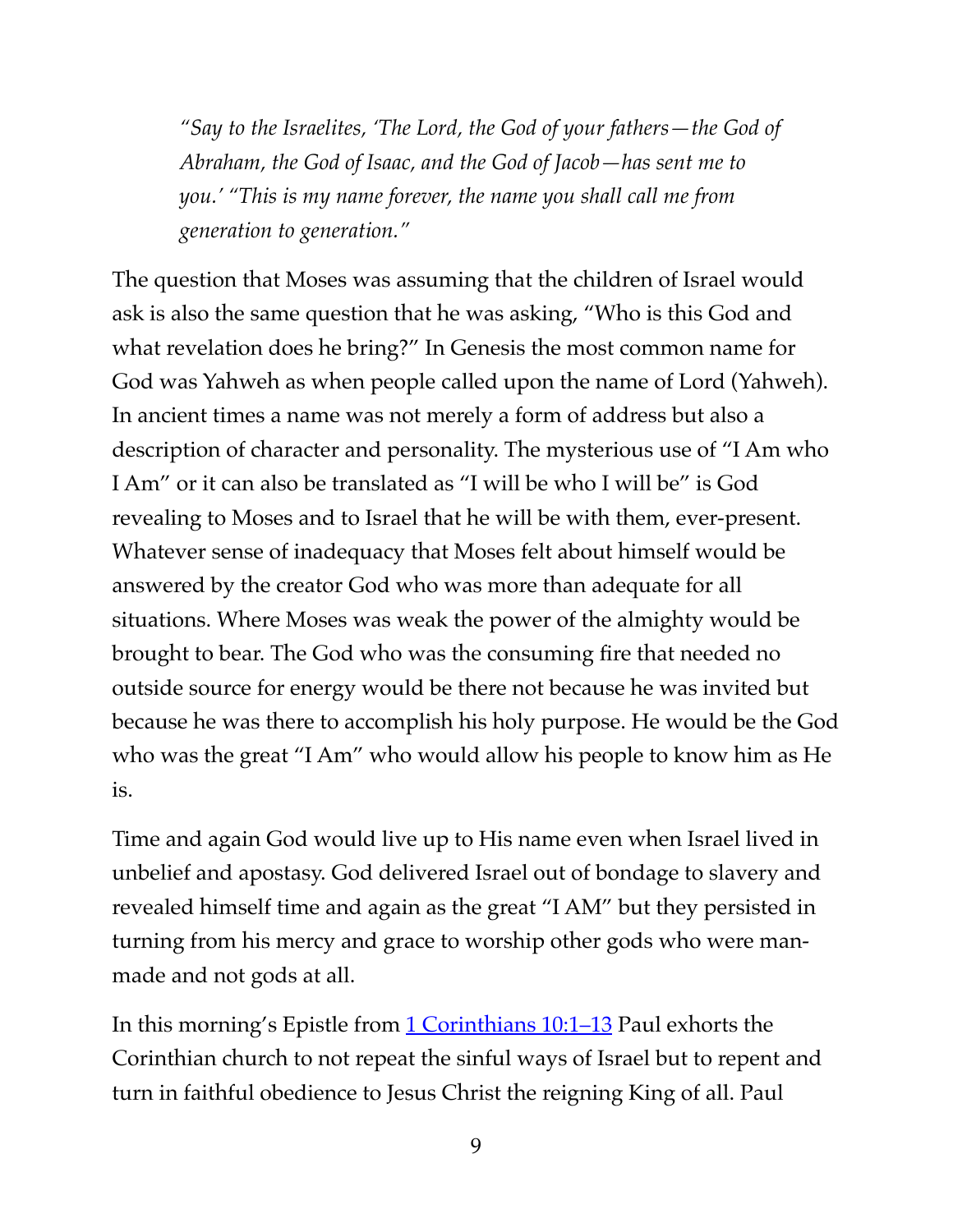worked to establish the church at Corinth and God had poured out his Spirit in large measure upon them and they grew and flourished under Paul's initial ministry of around 18 months. I Corinthians was a letter from Paul in response to reports that divisions and factions had arisen within the church and there were many reports of immorality and drunkenness being tolerated within the Christian community. They were being torn apart because they had stopped following the example of Christ and of Paul their father in the gospel.

In our reading from this morning Paul reminded them of how Israel had been blessed by God by his presence symbolized by the cloud that followed them by day and the pillar of fire by night as they wandered in the desert for 40 years. He reminds them that God had brought Israel through the Red Sea on dry ground and fed them manna, the bread of angels and living water from a rock, which symbolized the living water of Christ, the rock of our salvation. Paul reminded them that Israel after being given all these things and being led by the very manifest presence of God turned and set their hearts on evil desires with the result being that God killed 23,000 of them in one day. Paul writes, in 1 Corinthians 10:11-13,

*These things happened to them as examples and were written down as warnings for us, on whom the culmination of the ages has come. So, if you think you are standing firm, be careful that you don't fall! No temptation has overtaken you except what is common to mankind. And God is faithful; he will not let you be tempted beyond what you can bear. But when you are tempted, he will also provide a way out so that you can endure it.*

When I read Paul's letter to the Corinthians and consider all the ways that their church had turned from Christ and begin to follow the influences of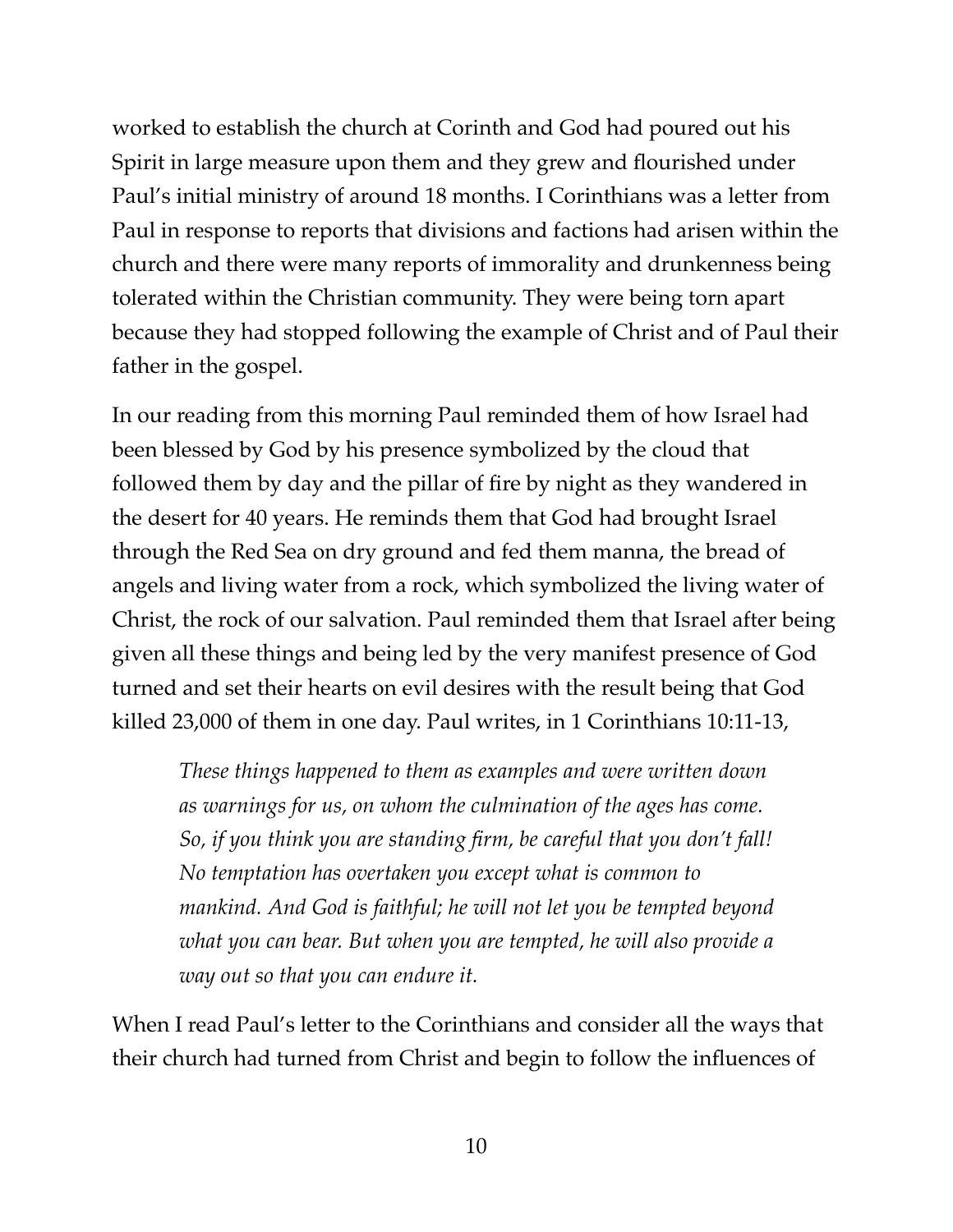godless teachers and pagan customs all in the name of Christ, I find it all too familiar.

In today's world when someone tells me that they are a Christian I find it necessary to ask them what they mean by that. Are they saying that they follow Jesus Christ, as He reveals Himself to us in His Word and through the Spirit?

Do they use God's Word as the standard of faith and practice, or are they saying that they believe that Jesus was a good man and maybe even a prophet but certainly not God?

Are they following a secularized version of Jesus that is more compatible with how they want to live and assume that he certainly understands that they have the right to decide what truth is?

I'm afraid that the worship of many churches in this country would not be even remotely recognized by the Apostles and early church fathers.

In our gospel reading this morning Jesus tells a parable about a man who had a fig tree growing in his garden that had not produced any fruit for three years and needed to be cut down. He went to the vinedresser and instructed him to cut down the fig tree because it had no right to use up the soil if it was not going to produce figs which is what it was created for. The vinedresser pleads with the owner and says, "Leave it alone for one more year, and I'll dig around it and fertilize it. If it bears fruit next year, fine. If not cut it down."

That God doesn't punish those who have turned from obedience to God doesn't mean that he approves of their sin. Instead it shows that he is a merciful and patient God but that sinners should repent while there is time. The fig tree especially depicts Israel, which was being given an extra opportunity to repent.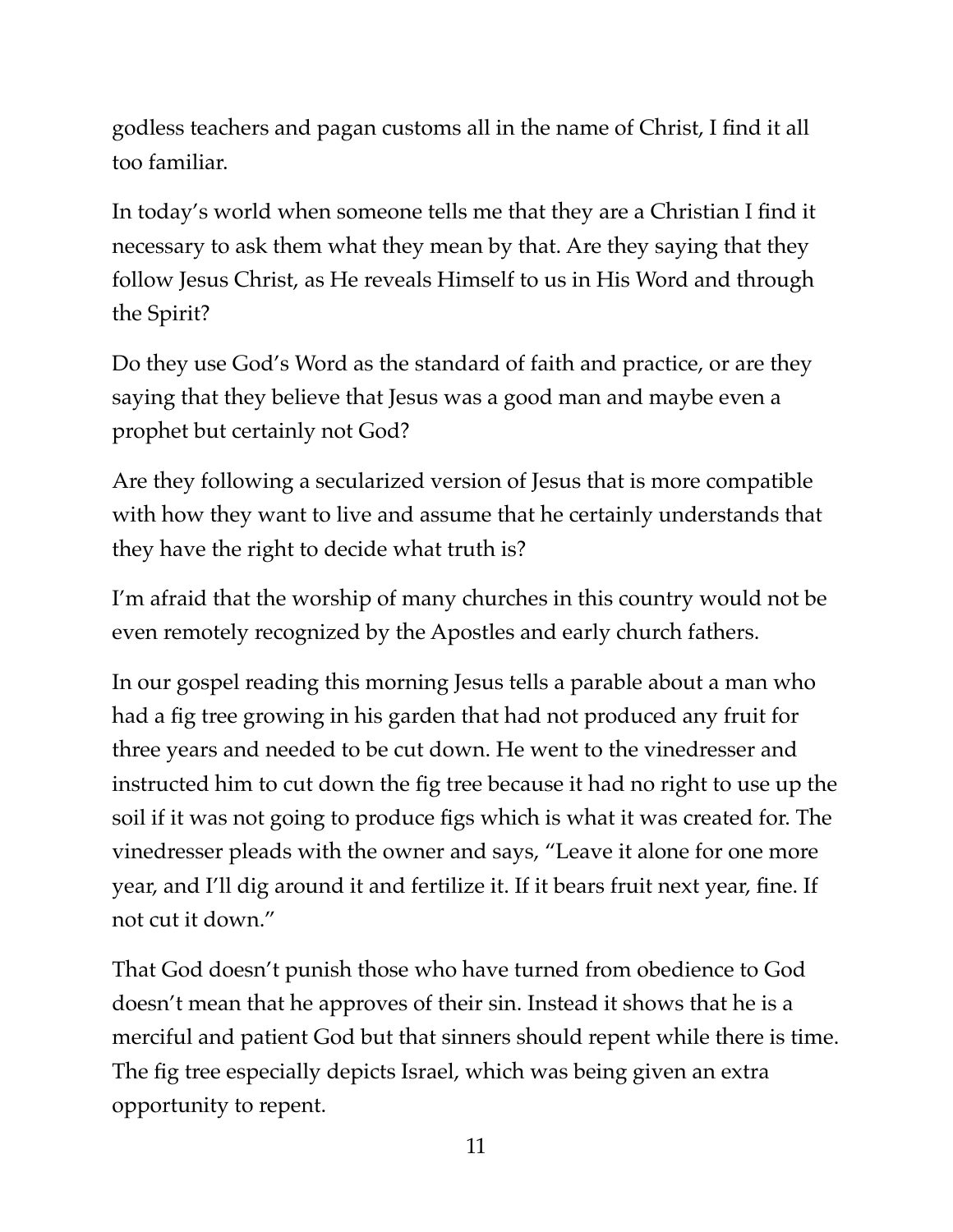All three scripture readings this morning reveal to us that God is not to be taken for granted because he is Holy and worthy of our praise, honor, glory and obedience. God is calling us to respond to his word in faithfulness and today's readings reveal that there is no excuse that we can give for not responding to his call. His name reveals to us that he is able to go with us into any endeavor that he calls us to perform.

"But God I'm too weak" — "Child, I AM strong enough for you."

"But God I won't know what to say"— "Child, I AM able to give you the words."

"But God, I can't afford to go." — "Child, I AM your provision"

"But Father, I'm afraid" — "Child, I AM your courage and protector."

But Father, I'm sure they won't hear me" — "Child, I AM sending you because I have a purpose for them. Trust me."

"But God, I have done so many things that I am ashamed of."  $-$  "Child, I AM your redeemer. Turn to me in faith and I will save you from your shame."

To say that the world is in crisis is an understatement. Many in our community are in crisis, perhaps some of you here or on live stream are in crisis—the invitation is to cry out to the great I AM and see where he will take you. I believe that God is calling us into greater faithfulness than ever before, and if we follow Him I believe that we will see greater outpourings of his power and glory because of it. Moses went from being a shepherd of someone else's flock to one of the greatest prophets to ever live. He is still read and spoken of thousands of years after his death but has now taken his place in Heaven before God. Only God can accomplish a journey like that. I want that for myself and for you.